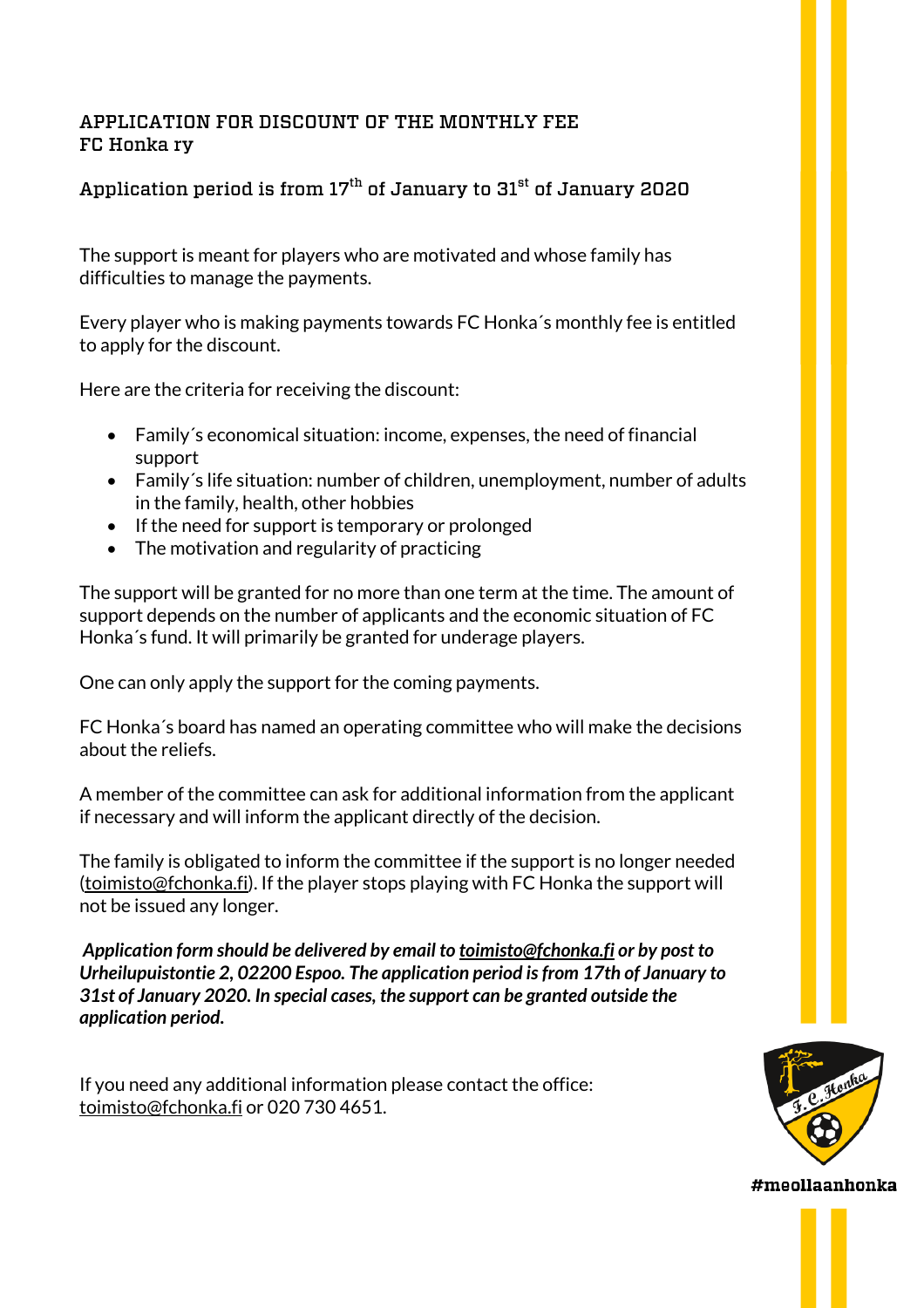## APPLICATION FORM 2020

#### BASIC INFORMATION OF THE APPLICANT

First name of the player:

Last name of the player:

Name of the guardian\*:

Phone number of the guardian\*:

Email of the guardian\*:

Number of children in the family (under 18 years old):

How long has the player played with FC Honka?

Total expenses of football (1.11.-31.10.)?

Does the player get support elsewhere? From where and how much?



\*Fill up the information of the guardian if the player is underaged. Player´s information if the player is of legal age.

#meollaanhonka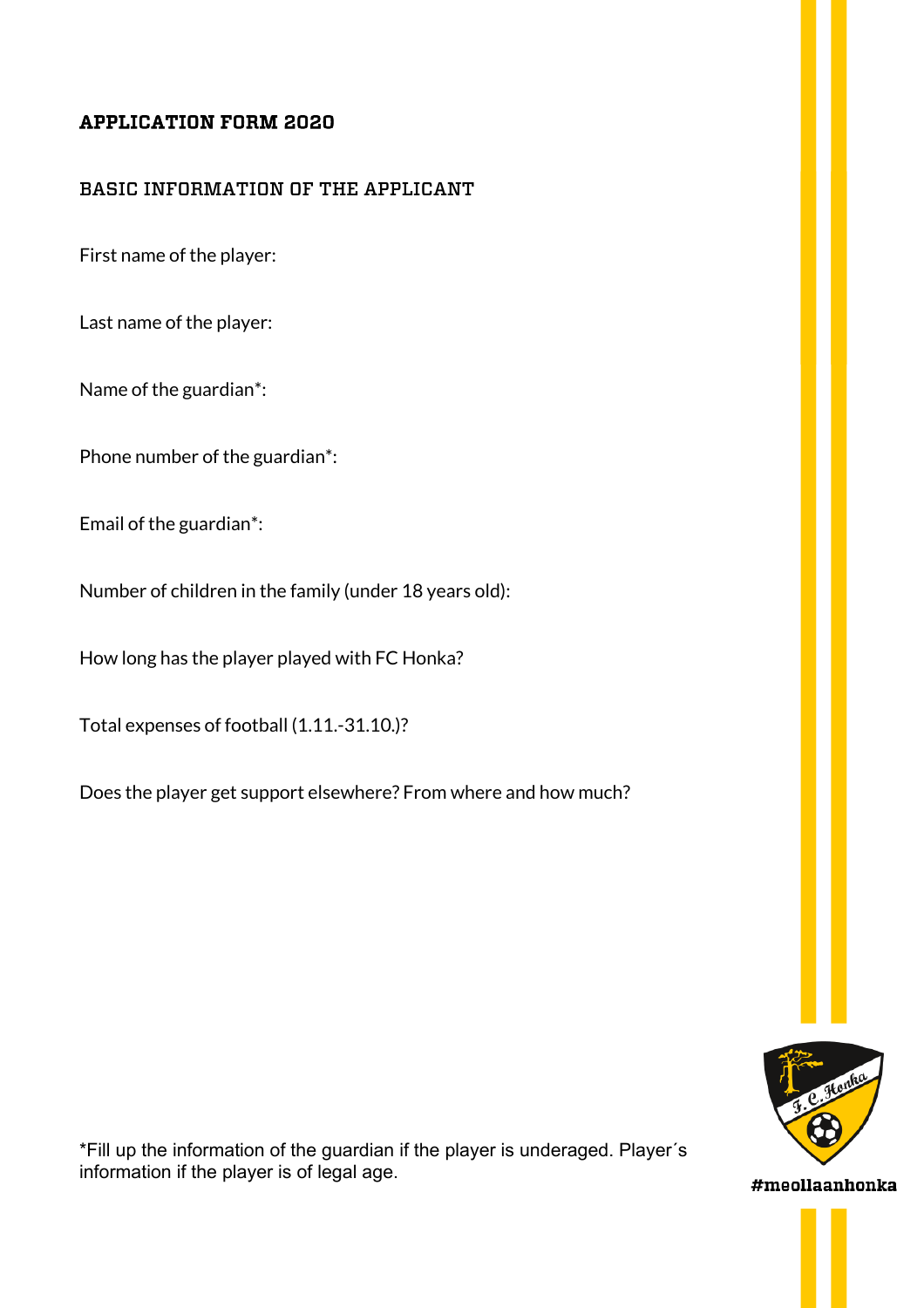#### DESCRIBE THE FAMILY´S ECONOMICAL SITUATION AND THE FAMILY´S SITUATION GENERALLY. WHY IS THE SUPPORT NEEDED?

| The need of support is |
|------------------------|
|                        |

Continuous

Temporary (please add the dates of the period here)

| ,我们也不会有什么?""我们的人,我们也不会有什么?""我们的人,我们也不会有什么?""我们的人,我们也不会有什么?""我们的人,我们也不会有什么?""我们的人 |  |  |
|----------------------------------------------------------------------------------|--|--|
|                                                                                  |  |  |
|                                                                                  |  |  |
|                                                                                  |  |  |
|                                                                                  |  |  |
|                                                                                  |  |  |
|                                                                                  |  |  |

## **SIGNATURE**

I ASSURE THAT THE INFORMATION GIVEN HERE IS TRUE AND EXACT AND I AM WILLING TO PROVIDE ADDITIONAL DOCUMENTS AND/OR WILLING TO DISCUSS THE FAMILY´S SITUATION IF NEEDED. A MEMBER OF THE OPERATING COMMITTEE CAN CONTACT THE TEAM LEADER ABOUT THE FAMILY´S SITUATION THROUGH THE APPLICANTS AUTHORIZED PERMISSION.

| Time and place           |  |
|--------------------------|--|
| Signature and Print Name |  |